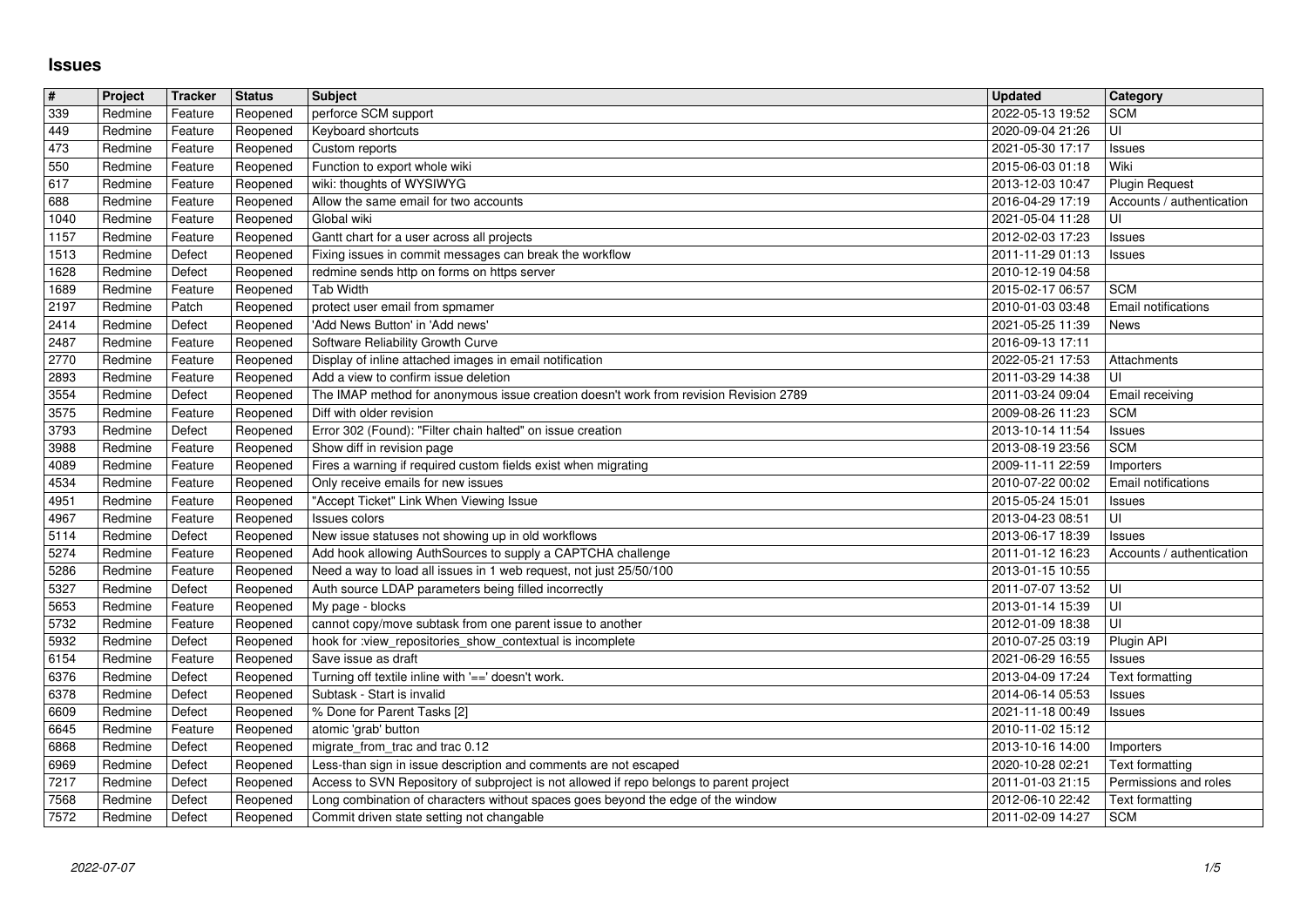| 7699<br>2013-10-22 22:55<br><b>SCM</b><br>Redmine<br>Defect<br>Subversion: 500 Internal Server Error when browsing a repository<br>Reopened<br>2014-03-06 11:05<br>7748<br>Redmine<br>Feature<br>Reopened<br>Options to copy subprojects, tasks with a project<br>Administration<br>Author group filtering<br>2020-10-25 08:12<br>7867<br>Redmine<br>Feature<br>Reopened<br>Issues filter<br>Redirect to self (action) in MyController<br>2011-05-23 18:14<br>Redmine<br>Feature<br>Reopened<br>Provide a "download multiple files at once" feature<br>2020-03-15 14:58<br>Redmine<br>Feature<br>Reopened<br>Attachments<br><b>SCM</b><br>8915<br>Use *.exe (e.g. hg.exe) for SCM command on Windows<br>2011-11-12 01:21<br>Redmine<br>Feature<br>Reopened<br>404 w/ POST /issues.json (Filter chain halted as [:find_project] rendered_or_redirect)<br><b>REST API</b><br>8951<br>Redmine<br>Defect<br>Reopened<br>2017-01-07 08:27<br>Specify a specifc branch in a reference<br>Redmine<br>Reopened<br>2012-10-15 15:06<br>Feature<br>support external url images in PDF<br>9693<br>Redmine<br>Feature<br>Reopened<br>2021-09-03 06:34<br>PDF export<br><b>SCM</b><br>Follow file rename/move on repository file history (git)<br>10514<br>Redmine<br>Feature<br>Reopened<br>2012-03-21 23:31<br>Atom feeds for the Project Activity contain incorrect hostname<br>Feeds<br>10535<br>Redmine<br>Defect<br>Reopened<br>2020-12-22 12:52<br>Redmine 2.0 does not support Microsoft Quotes<br>UI<br>11010<br>Redmine<br>Defect<br>Reopened<br>2012-05-24 20:05<br>11316<br>Automatic update of related issues<br>Redmine<br>Feature<br>Reopened<br>2019-04-29 16:30<br>Issues<br>11752<br>Internal error when view the diff when using the redmine with git<br><b>SCM</b><br>Redmine<br>Defect<br>Reopened<br>2012-10-29 10:02<br>Tracker can not be deleted - because issues of archived projects cannot be found without unarchiving the projects<br>12521<br>Redmine<br>Reopened<br>2019-01-18 08:25<br>Administration<br>Feature<br>12532<br>"Improve visibility of the "test email configuration" link"<br>Redmine<br>Feature<br>Reopened<br>2013-04-10 13:09<br>Administration<br>12814<br>Redmine<br>Feature<br>Reopened<br>Ability to specify target version sort order<br>2013-03-27 21:39<br>Roadmap<br>Add a button "Assign to me" on issue view.<br>12907<br>Redmine<br>Feature<br>Reopened<br>2018-08-04 09:09<br>Issues<br>12950<br>Redmine<br>Defect<br>priority dropdown empty on m.redmine.org<br>2013-04-10 18:06<br>Reopened<br>13118<br>Redmine<br>a issue.project.issue_custom_fields don't work always correct<br>2013-02-14 12:54<br>Defect<br>Reopened<br>Custom fields<br>Restrict log time for old days<br>2021-02-28 20:40<br>13244<br>Redmine<br>Feature<br>Reopened<br>Time tracking<br>Modify columns of timelog csv export<br>13815<br>Redmine<br>Reopened<br>2013-04-23 14:01<br>Time tracking<br>Feature<br>Ordered/unordered lists inside table cell are mangled<br>14038<br>Redmine<br>Defect<br>Reopened<br>2022-06-27 11:34<br>14148<br>Double translation: label_f_hours vs. x_hours<br>2013-06-06 01:02<br>Redmine<br>Patch<br>Reopened<br>Translations<br>Reconsider moving from svn to git & GitHub<br>14961<br>Redmine<br>Feature<br>Reopened<br>2019-01-30 21:22<br>Issues list bad ordering by Subject<br>15041<br>Redmine<br>Defect<br>Reopened<br>2014-05-23 14:47<br>Issues<br>move issue(s) disappeared / not functional<br>15327<br>Redmine<br>Defect<br>2013-12-01 05:05<br>Reopened<br>Bulk update Start/End Date with different dates for each issue<br>15578<br>Redmine<br>Feature<br>Reopened<br>2013-12-13 18:51<br>15760<br>Redmine<br>Feature<br>Reopened<br>JS response support for #render_error<br>2014-02-23 09:17<br>Add percentage done of project's version to Version#index API response<br><b>REST API</b><br>17469<br>Redmine<br>Feature<br>Reopened<br>2015-03-26 07:23<br>19229<br>redmine.org plugin page only shows latest version compatibility<br>Redmine<br>Defect<br>2015-03-07 20:00<br>Reopened<br>Set secure flag of the session cookie depending on original request<br>Redmine<br>Feature<br>Reopened<br>2017-11-30 16:55<br>Security<br>22085<br>2019-05-23 09:51<br>Redmine<br>Defect<br>Reopened<br>error 500 when trying to reply to a forum topic on redmine.org<br>Plugin load order defined by inter-plugin dependencies<br>23131<br>Redmine<br>Feature<br>Reopened<br>2016-10-20 10:26<br>#lock_nested_set very slow on mysql with thousands of subtasks<br>23318<br>Redmine<br>Defect<br>Reopened<br>2017-05-18 08:33<br>Performance<br>23579<br>Redmine<br><b>Screenshot Button</b><br>2016-08-15 08:32<br>Feature<br>Reopened<br>24007<br>Redmine<br>Patch<br>Change plugins directory through the configuration.yml file<br>2017-06-17 12:41<br>Reopened<br>Plugin API<br>25561<br>2017-04-10 13:16<br>Redmine<br>Feature<br>Issues are not tasks: please split them<br>Reopened<br>Redmine<br>Patch<br>Reopened   Follow Gemfile's plugin loader as #24007<br>28829<br>2018-09-15 11:47<br>l UI<br>Feature<br>Reopened<br>Add right-click context menu to the contextual area of an issue<br>Redmine<br>Do not show Git revisions<br><b>SCM</b><br>Redmine<br>Defect<br>Reopened<br>2021-04-21 23:02<br>Possibility to mark tracker as "Subtask only"<br>29470<br>Redmine<br>Feature<br>Reopened<br>2022-03-19 09:00<br>Issues<br>Redmine 4.0.1 Internnal error 500 on accessing the settings page<br>Defect<br>Administration<br>30851<br>Redmine<br>Reopened<br>2019-06-25 23:52<br>2022-07-07 | Code cleanup/refactoring<br>Text formatting<br>Website (redmine.org)<br>Text formatting<br>Website (redmine.org)<br>Issues permissions<br>Issues planning<br>Code cleanup/refactoring<br>Website (redmine.org)<br>Website (redmine.org) |
|-----------------------------------------------------------------------------------------------------------------------------------------------------------------------------------------------------------------------------------------------------------------------------------------------------------------------------------------------------------------------------------------------------------------------------------------------------------------------------------------------------------------------------------------------------------------------------------------------------------------------------------------------------------------------------------------------------------------------------------------------------------------------------------------------------------------------------------------------------------------------------------------------------------------------------------------------------------------------------------------------------------------------------------------------------------------------------------------------------------------------------------------------------------------------------------------------------------------------------------------------------------------------------------------------------------------------------------------------------------------------------------------------------------------------------------------------------------------------------------------------------------------------------------------------------------------------------------------------------------------------------------------------------------------------------------------------------------------------------------------------------------------------------------------------------------------------------------------------------------------------------------------------------------------------------------------------------------------------------------------------------------------------------------------------------------------------------------------------------------------------------------------------------------------------------------------------------------------------------------------------------------------------------------------------------------------------------------------------------------------------------------------------------------------------------------------------------------------------------------------------------------------------------------------------------------------------------------------------------------------------------------------------------------------------------------------------------------------------------------------------------------------------------------------------------------------------------------------------------------------------------------------------------------------------------------------------------------------------------------------------------------------------------------------------------------------------------------------------------------------------------------------------------------------------------------------------------------------------------------------------------------------------------------------------------------------------------------------------------------------------------------------------------------------------------------------------------------------------------------------------------------------------------------------------------------------------------------------------------------------------------------------------------------------------------------------------------------------------------------------------------------------------------------------------------------------------------------------------------------------------------------------------------------------------------------------------------------------------------------------------------------------------------------------------------------------------------------------------------------------------------------------------------------------------------------------------------------------------------------------------------------------------------------------------------------------------------------------------------------------------------------------------------------------------------------------------------------------------------------------------------------------------------------------------------------------------------------------------------------------------------------------------------------------------------------------------------------------------------------------------------------------------------------------------------------------------------------------------------------------------------------------------------------------------------------------------------------------------------------------------------------------------------------------------------------------------------------------------------------------------------------------------------------------------------------------------------------------------------------------------------------------------------------------------------------------------------------------------------------------------------------------------------------------------------------------------------------------------------------------------------------------------------------------------------------------------------------------------|-----------------------------------------------------------------------------------------------------------------------------------------------------------------------------------------------------------------------------------------|
| 8423<br>8708<br>9385<br>21697<br>26139<br>29416                                                                                                                                                                                                                                                                                                                                                                                                                                                                                                                                                                                                                                                                                                                                                                                                                                                                                                                                                                                                                                                                                                                                                                                                                                                                                                                                                                                                                                                                                                                                                                                                                                                                                                                                                                                                                                                                                                                                                                                                                                                                                                                                                                                                                                                                                                                                                                                                                                                                                                                                                                                                                                                                                                                                                                                                                                                                                                                                                                                                                                                                                                                                                                                                                                                                                                                                                                                                                                                                                                                                                                                                                                                                                                                                                                                                                                                                                                                                                                                                                                                                                                                                                                                                                                                                                                                                                                                                                                                                                                                                                                                                                                                                                                                                                                                                                                                                                                                                                                                                                                                                                                                                                                                                                                                                                                                                                                                                                                                                                                                                               |                                                                                                                                                                                                                                         |
|                                                                                                                                                                                                                                                                                                                                                                                                                                                                                                                                                                                                                                                                                                                                                                                                                                                                                                                                                                                                                                                                                                                                                                                                                                                                                                                                                                                                                                                                                                                                                                                                                                                                                                                                                                                                                                                                                                                                                                                                                                                                                                                                                                                                                                                                                                                                                                                                                                                                                                                                                                                                                                                                                                                                                                                                                                                                                                                                                                                                                                                                                                                                                                                                                                                                                                                                                                                                                                                                                                                                                                                                                                                                                                                                                                                                                                                                                                                                                                                                                                                                                                                                                                                                                                                                                                                                                                                                                                                                                                                                                                                                                                                                                                                                                                                                                                                                                                                                                                                                                                                                                                                                                                                                                                                                                                                                                                                                                                                                                                                                                                                               |                                                                                                                                                                                                                                         |
|                                                                                                                                                                                                                                                                                                                                                                                                                                                                                                                                                                                                                                                                                                                                                                                                                                                                                                                                                                                                                                                                                                                                                                                                                                                                                                                                                                                                                                                                                                                                                                                                                                                                                                                                                                                                                                                                                                                                                                                                                                                                                                                                                                                                                                                                                                                                                                                                                                                                                                                                                                                                                                                                                                                                                                                                                                                                                                                                                                                                                                                                                                                                                                                                                                                                                                                                                                                                                                                                                                                                                                                                                                                                                                                                                                                                                                                                                                                                                                                                                                                                                                                                                                                                                                                                                                                                                                                                                                                                                                                                                                                                                                                                                                                                                                                                                                                                                                                                                                                                                                                                                                                                                                                                                                                                                                                                                                                                                                                                                                                                                                                               |                                                                                                                                                                                                                                         |
|                                                                                                                                                                                                                                                                                                                                                                                                                                                                                                                                                                                                                                                                                                                                                                                                                                                                                                                                                                                                                                                                                                                                                                                                                                                                                                                                                                                                                                                                                                                                                                                                                                                                                                                                                                                                                                                                                                                                                                                                                                                                                                                                                                                                                                                                                                                                                                                                                                                                                                                                                                                                                                                                                                                                                                                                                                                                                                                                                                                                                                                                                                                                                                                                                                                                                                                                                                                                                                                                                                                                                                                                                                                                                                                                                                                                                                                                                                                                                                                                                                                                                                                                                                                                                                                                                                                                                                                                                                                                                                                                                                                                                                                                                                                                                                                                                                                                                                                                                                                                                                                                                                                                                                                                                                                                                                                                                                                                                                                                                                                                                                                               |                                                                                                                                                                                                                                         |
|                                                                                                                                                                                                                                                                                                                                                                                                                                                                                                                                                                                                                                                                                                                                                                                                                                                                                                                                                                                                                                                                                                                                                                                                                                                                                                                                                                                                                                                                                                                                                                                                                                                                                                                                                                                                                                                                                                                                                                                                                                                                                                                                                                                                                                                                                                                                                                                                                                                                                                                                                                                                                                                                                                                                                                                                                                                                                                                                                                                                                                                                                                                                                                                                                                                                                                                                                                                                                                                                                                                                                                                                                                                                                                                                                                                                                                                                                                                                                                                                                                                                                                                                                                                                                                                                                                                                                                                                                                                                                                                                                                                                                                                                                                                                                                                                                                                                                                                                                                                                                                                                                                                                                                                                                                                                                                                                                                                                                                                                                                                                                                                               |                                                                                                                                                                                                                                         |
|                                                                                                                                                                                                                                                                                                                                                                                                                                                                                                                                                                                                                                                                                                                                                                                                                                                                                                                                                                                                                                                                                                                                                                                                                                                                                                                                                                                                                                                                                                                                                                                                                                                                                                                                                                                                                                                                                                                                                                                                                                                                                                                                                                                                                                                                                                                                                                                                                                                                                                                                                                                                                                                                                                                                                                                                                                                                                                                                                                                                                                                                                                                                                                                                                                                                                                                                                                                                                                                                                                                                                                                                                                                                                                                                                                                                                                                                                                                                                                                                                                                                                                                                                                                                                                                                                                                                                                                                                                                                                                                                                                                                                                                                                                                                                                                                                                                                                                                                                                                                                                                                                                                                                                                                                                                                                                                                                                                                                                                                                                                                                                                               |                                                                                                                                                                                                                                         |
|                                                                                                                                                                                                                                                                                                                                                                                                                                                                                                                                                                                                                                                                                                                                                                                                                                                                                                                                                                                                                                                                                                                                                                                                                                                                                                                                                                                                                                                                                                                                                                                                                                                                                                                                                                                                                                                                                                                                                                                                                                                                                                                                                                                                                                                                                                                                                                                                                                                                                                                                                                                                                                                                                                                                                                                                                                                                                                                                                                                                                                                                                                                                                                                                                                                                                                                                                                                                                                                                                                                                                                                                                                                                                                                                                                                                                                                                                                                                                                                                                                                                                                                                                                                                                                                                                                                                                                                                                                                                                                                                                                                                                                                                                                                                                                                                                                                                                                                                                                                                                                                                                                                                                                                                                                                                                                                                                                                                                                                                                                                                                                                               |                                                                                                                                                                                                                                         |
|                                                                                                                                                                                                                                                                                                                                                                                                                                                                                                                                                                                                                                                                                                                                                                                                                                                                                                                                                                                                                                                                                                                                                                                                                                                                                                                                                                                                                                                                                                                                                                                                                                                                                                                                                                                                                                                                                                                                                                                                                                                                                                                                                                                                                                                                                                                                                                                                                                                                                                                                                                                                                                                                                                                                                                                                                                                                                                                                                                                                                                                                                                                                                                                                                                                                                                                                                                                                                                                                                                                                                                                                                                                                                                                                                                                                                                                                                                                                                                                                                                                                                                                                                                                                                                                                                                                                                                                                                                                                                                                                                                                                                                                                                                                                                                                                                                                                                                                                                                                                                                                                                                                                                                                                                                                                                                                                                                                                                                                                                                                                                                                               |                                                                                                                                                                                                                                         |
|                                                                                                                                                                                                                                                                                                                                                                                                                                                                                                                                                                                                                                                                                                                                                                                                                                                                                                                                                                                                                                                                                                                                                                                                                                                                                                                                                                                                                                                                                                                                                                                                                                                                                                                                                                                                                                                                                                                                                                                                                                                                                                                                                                                                                                                                                                                                                                                                                                                                                                                                                                                                                                                                                                                                                                                                                                                                                                                                                                                                                                                                                                                                                                                                                                                                                                                                                                                                                                                                                                                                                                                                                                                                                                                                                                                                                                                                                                                                                                                                                                                                                                                                                                                                                                                                                                                                                                                                                                                                                                                                                                                                                                                                                                                                                                                                                                                                                                                                                                                                                                                                                                                                                                                                                                                                                                                                                                                                                                                                                                                                                                                               |                                                                                                                                                                                                                                         |
|                                                                                                                                                                                                                                                                                                                                                                                                                                                                                                                                                                                                                                                                                                                                                                                                                                                                                                                                                                                                                                                                                                                                                                                                                                                                                                                                                                                                                                                                                                                                                                                                                                                                                                                                                                                                                                                                                                                                                                                                                                                                                                                                                                                                                                                                                                                                                                                                                                                                                                                                                                                                                                                                                                                                                                                                                                                                                                                                                                                                                                                                                                                                                                                                                                                                                                                                                                                                                                                                                                                                                                                                                                                                                                                                                                                                                                                                                                                                                                                                                                                                                                                                                                                                                                                                                                                                                                                                                                                                                                                                                                                                                                                                                                                                                                                                                                                                                                                                                                                                                                                                                                                                                                                                                                                                                                                                                                                                                                                                                                                                                                                               |                                                                                                                                                                                                                                         |
|                                                                                                                                                                                                                                                                                                                                                                                                                                                                                                                                                                                                                                                                                                                                                                                                                                                                                                                                                                                                                                                                                                                                                                                                                                                                                                                                                                                                                                                                                                                                                                                                                                                                                                                                                                                                                                                                                                                                                                                                                                                                                                                                                                                                                                                                                                                                                                                                                                                                                                                                                                                                                                                                                                                                                                                                                                                                                                                                                                                                                                                                                                                                                                                                                                                                                                                                                                                                                                                                                                                                                                                                                                                                                                                                                                                                                                                                                                                                                                                                                                                                                                                                                                                                                                                                                                                                                                                                                                                                                                                                                                                                                                                                                                                                                                                                                                                                                                                                                                                                                                                                                                                                                                                                                                                                                                                                                                                                                                                                                                                                                                                               |                                                                                                                                                                                                                                         |
|                                                                                                                                                                                                                                                                                                                                                                                                                                                                                                                                                                                                                                                                                                                                                                                                                                                                                                                                                                                                                                                                                                                                                                                                                                                                                                                                                                                                                                                                                                                                                                                                                                                                                                                                                                                                                                                                                                                                                                                                                                                                                                                                                                                                                                                                                                                                                                                                                                                                                                                                                                                                                                                                                                                                                                                                                                                                                                                                                                                                                                                                                                                                                                                                                                                                                                                                                                                                                                                                                                                                                                                                                                                                                                                                                                                                                                                                                                                                                                                                                                                                                                                                                                                                                                                                                                                                                                                                                                                                                                                                                                                                                                                                                                                                                                                                                                                                                                                                                                                                                                                                                                                                                                                                                                                                                                                                                                                                                                                                                                                                                                                               |                                                                                                                                                                                                                                         |
|                                                                                                                                                                                                                                                                                                                                                                                                                                                                                                                                                                                                                                                                                                                                                                                                                                                                                                                                                                                                                                                                                                                                                                                                                                                                                                                                                                                                                                                                                                                                                                                                                                                                                                                                                                                                                                                                                                                                                                                                                                                                                                                                                                                                                                                                                                                                                                                                                                                                                                                                                                                                                                                                                                                                                                                                                                                                                                                                                                                                                                                                                                                                                                                                                                                                                                                                                                                                                                                                                                                                                                                                                                                                                                                                                                                                                                                                                                                                                                                                                                                                                                                                                                                                                                                                                                                                                                                                                                                                                                                                                                                                                                                                                                                                                                                                                                                                                                                                                                                                                                                                                                                                                                                                                                                                                                                                                                                                                                                                                                                                                                                               |                                                                                                                                                                                                                                         |
|                                                                                                                                                                                                                                                                                                                                                                                                                                                                                                                                                                                                                                                                                                                                                                                                                                                                                                                                                                                                                                                                                                                                                                                                                                                                                                                                                                                                                                                                                                                                                                                                                                                                                                                                                                                                                                                                                                                                                                                                                                                                                                                                                                                                                                                                                                                                                                                                                                                                                                                                                                                                                                                                                                                                                                                                                                                                                                                                                                                                                                                                                                                                                                                                                                                                                                                                                                                                                                                                                                                                                                                                                                                                                                                                                                                                                                                                                                                                                                                                                                                                                                                                                                                                                                                                                                                                                                                                                                                                                                                                                                                                                                                                                                                                                                                                                                                                                                                                                                                                                                                                                                                                                                                                                                                                                                                                                                                                                                                                                                                                                                                               |                                                                                                                                                                                                                                         |
|                                                                                                                                                                                                                                                                                                                                                                                                                                                                                                                                                                                                                                                                                                                                                                                                                                                                                                                                                                                                                                                                                                                                                                                                                                                                                                                                                                                                                                                                                                                                                                                                                                                                                                                                                                                                                                                                                                                                                                                                                                                                                                                                                                                                                                                                                                                                                                                                                                                                                                                                                                                                                                                                                                                                                                                                                                                                                                                                                                                                                                                                                                                                                                                                                                                                                                                                                                                                                                                                                                                                                                                                                                                                                                                                                                                                                                                                                                                                                                                                                                                                                                                                                                                                                                                                                                                                                                                                                                                                                                                                                                                                                                                                                                                                                                                                                                                                                                                                                                                                                                                                                                                                                                                                                                                                                                                                                                                                                                                                                                                                                                                               |                                                                                                                                                                                                                                         |
|                                                                                                                                                                                                                                                                                                                                                                                                                                                                                                                                                                                                                                                                                                                                                                                                                                                                                                                                                                                                                                                                                                                                                                                                                                                                                                                                                                                                                                                                                                                                                                                                                                                                                                                                                                                                                                                                                                                                                                                                                                                                                                                                                                                                                                                                                                                                                                                                                                                                                                                                                                                                                                                                                                                                                                                                                                                                                                                                                                                                                                                                                                                                                                                                                                                                                                                                                                                                                                                                                                                                                                                                                                                                                                                                                                                                                                                                                                                                                                                                                                                                                                                                                                                                                                                                                                                                                                                                                                                                                                                                                                                                                                                                                                                                                                                                                                                                                                                                                                                                                                                                                                                                                                                                                                                                                                                                                                                                                                                                                                                                                                                               |                                                                                                                                                                                                                                         |
|                                                                                                                                                                                                                                                                                                                                                                                                                                                                                                                                                                                                                                                                                                                                                                                                                                                                                                                                                                                                                                                                                                                                                                                                                                                                                                                                                                                                                                                                                                                                                                                                                                                                                                                                                                                                                                                                                                                                                                                                                                                                                                                                                                                                                                                                                                                                                                                                                                                                                                                                                                                                                                                                                                                                                                                                                                                                                                                                                                                                                                                                                                                                                                                                                                                                                                                                                                                                                                                                                                                                                                                                                                                                                                                                                                                                                                                                                                                                                                                                                                                                                                                                                                                                                                                                                                                                                                                                                                                                                                                                                                                                                                                                                                                                                                                                                                                                                                                                                                                                                                                                                                                                                                                                                                                                                                                                                                                                                                                                                                                                                                                               |                                                                                                                                                                                                                                         |
|                                                                                                                                                                                                                                                                                                                                                                                                                                                                                                                                                                                                                                                                                                                                                                                                                                                                                                                                                                                                                                                                                                                                                                                                                                                                                                                                                                                                                                                                                                                                                                                                                                                                                                                                                                                                                                                                                                                                                                                                                                                                                                                                                                                                                                                                                                                                                                                                                                                                                                                                                                                                                                                                                                                                                                                                                                                                                                                                                                                                                                                                                                                                                                                                                                                                                                                                                                                                                                                                                                                                                                                                                                                                                                                                                                                                                                                                                                                                                                                                                                                                                                                                                                                                                                                                                                                                                                                                                                                                                                                                                                                                                                                                                                                                                                                                                                                                                                                                                                                                                                                                                                                                                                                                                                                                                                                                                                                                                                                                                                                                                                                               |                                                                                                                                                                                                                                         |
|                                                                                                                                                                                                                                                                                                                                                                                                                                                                                                                                                                                                                                                                                                                                                                                                                                                                                                                                                                                                                                                                                                                                                                                                                                                                                                                                                                                                                                                                                                                                                                                                                                                                                                                                                                                                                                                                                                                                                                                                                                                                                                                                                                                                                                                                                                                                                                                                                                                                                                                                                                                                                                                                                                                                                                                                                                                                                                                                                                                                                                                                                                                                                                                                                                                                                                                                                                                                                                                                                                                                                                                                                                                                                                                                                                                                                                                                                                                                                                                                                                                                                                                                                                                                                                                                                                                                                                                                                                                                                                                                                                                                                                                                                                                                                                                                                                                                                                                                                                                                                                                                                                                                                                                                                                                                                                                                                                                                                                                                                                                                                                                               |                                                                                                                                                                                                                                         |
|                                                                                                                                                                                                                                                                                                                                                                                                                                                                                                                                                                                                                                                                                                                                                                                                                                                                                                                                                                                                                                                                                                                                                                                                                                                                                                                                                                                                                                                                                                                                                                                                                                                                                                                                                                                                                                                                                                                                                                                                                                                                                                                                                                                                                                                                                                                                                                                                                                                                                                                                                                                                                                                                                                                                                                                                                                                                                                                                                                                                                                                                                                                                                                                                                                                                                                                                                                                                                                                                                                                                                                                                                                                                                                                                                                                                                                                                                                                                                                                                                                                                                                                                                                                                                                                                                                                                                                                                                                                                                                                                                                                                                                                                                                                                                                                                                                                                                                                                                                                                                                                                                                                                                                                                                                                                                                                                                                                                                                                                                                                                                                                               |                                                                                                                                                                                                                                         |
|                                                                                                                                                                                                                                                                                                                                                                                                                                                                                                                                                                                                                                                                                                                                                                                                                                                                                                                                                                                                                                                                                                                                                                                                                                                                                                                                                                                                                                                                                                                                                                                                                                                                                                                                                                                                                                                                                                                                                                                                                                                                                                                                                                                                                                                                                                                                                                                                                                                                                                                                                                                                                                                                                                                                                                                                                                                                                                                                                                                                                                                                                                                                                                                                                                                                                                                                                                                                                                                                                                                                                                                                                                                                                                                                                                                                                                                                                                                                                                                                                                                                                                                                                                                                                                                                                                                                                                                                                                                                                                                                                                                                                                                                                                                                                                                                                                                                                                                                                                                                                                                                                                                                                                                                                                                                                                                                                                                                                                                                                                                                                                                               |                                                                                                                                                                                                                                         |
|                                                                                                                                                                                                                                                                                                                                                                                                                                                                                                                                                                                                                                                                                                                                                                                                                                                                                                                                                                                                                                                                                                                                                                                                                                                                                                                                                                                                                                                                                                                                                                                                                                                                                                                                                                                                                                                                                                                                                                                                                                                                                                                                                                                                                                                                                                                                                                                                                                                                                                                                                                                                                                                                                                                                                                                                                                                                                                                                                                                                                                                                                                                                                                                                                                                                                                                                                                                                                                                                                                                                                                                                                                                                                                                                                                                                                                                                                                                                                                                                                                                                                                                                                                                                                                                                                                                                                                                                                                                                                                                                                                                                                                                                                                                                                                                                                                                                                                                                                                                                                                                                                                                                                                                                                                                                                                                                                                                                                                                                                                                                                                                               |                                                                                                                                                                                                                                         |
|                                                                                                                                                                                                                                                                                                                                                                                                                                                                                                                                                                                                                                                                                                                                                                                                                                                                                                                                                                                                                                                                                                                                                                                                                                                                                                                                                                                                                                                                                                                                                                                                                                                                                                                                                                                                                                                                                                                                                                                                                                                                                                                                                                                                                                                                                                                                                                                                                                                                                                                                                                                                                                                                                                                                                                                                                                                                                                                                                                                                                                                                                                                                                                                                                                                                                                                                                                                                                                                                                                                                                                                                                                                                                                                                                                                                                                                                                                                                                                                                                                                                                                                                                                                                                                                                                                                                                                                                                                                                                                                                                                                                                                                                                                                                                                                                                                                                                                                                                                                                                                                                                                                                                                                                                                                                                                                                                                                                                                                                                                                                                                                               |                                                                                                                                                                                                                                         |
|                                                                                                                                                                                                                                                                                                                                                                                                                                                                                                                                                                                                                                                                                                                                                                                                                                                                                                                                                                                                                                                                                                                                                                                                                                                                                                                                                                                                                                                                                                                                                                                                                                                                                                                                                                                                                                                                                                                                                                                                                                                                                                                                                                                                                                                                                                                                                                                                                                                                                                                                                                                                                                                                                                                                                                                                                                                                                                                                                                                                                                                                                                                                                                                                                                                                                                                                                                                                                                                                                                                                                                                                                                                                                                                                                                                                                                                                                                                                                                                                                                                                                                                                                                                                                                                                                                                                                                                                                                                                                                                                                                                                                                                                                                                                                                                                                                                                                                                                                                                                                                                                                                                                                                                                                                                                                                                                                                                                                                                                                                                                                                                               |                                                                                                                                                                                                                                         |
|                                                                                                                                                                                                                                                                                                                                                                                                                                                                                                                                                                                                                                                                                                                                                                                                                                                                                                                                                                                                                                                                                                                                                                                                                                                                                                                                                                                                                                                                                                                                                                                                                                                                                                                                                                                                                                                                                                                                                                                                                                                                                                                                                                                                                                                                                                                                                                                                                                                                                                                                                                                                                                                                                                                                                                                                                                                                                                                                                                                                                                                                                                                                                                                                                                                                                                                                                                                                                                                                                                                                                                                                                                                                                                                                                                                                                                                                                                                                                                                                                                                                                                                                                                                                                                                                                                                                                                                                                                                                                                                                                                                                                                                                                                                                                                                                                                                                                                                                                                                                                                                                                                                                                                                                                                                                                                                                                                                                                                                                                                                                                                                               |                                                                                                                                                                                                                                         |
|                                                                                                                                                                                                                                                                                                                                                                                                                                                                                                                                                                                                                                                                                                                                                                                                                                                                                                                                                                                                                                                                                                                                                                                                                                                                                                                                                                                                                                                                                                                                                                                                                                                                                                                                                                                                                                                                                                                                                                                                                                                                                                                                                                                                                                                                                                                                                                                                                                                                                                                                                                                                                                                                                                                                                                                                                                                                                                                                                                                                                                                                                                                                                                                                                                                                                                                                                                                                                                                                                                                                                                                                                                                                                                                                                                                                                                                                                                                                                                                                                                                                                                                                                                                                                                                                                                                                                                                                                                                                                                                                                                                                                                                                                                                                                                                                                                                                                                                                                                                                                                                                                                                                                                                                                                                                                                                                                                                                                                                                                                                                                                                               |                                                                                                                                                                                                                                         |
|                                                                                                                                                                                                                                                                                                                                                                                                                                                                                                                                                                                                                                                                                                                                                                                                                                                                                                                                                                                                                                                                                                                                                                                                                                                                                                                                                                                                                                                                                                                                                                                                                                                                                                                                                                                                                                                                                                                                                                                                                                                                                                                                                                                                                                                                                                                                                                                                                                                                                                                                                                                                                                                                                                                                                                                                                                                                                                                                                                                                                                                                                                                                                                                                                                                                                                                                                                                                                                                                                                                                                                                                                                                                                                                                                                                                                                                                                                                                                                                                                                                                                                                                                                                                                                                                                                                                                                                                                                                                                                                                                                                                                                                                                                                                                                                                                                                                                                                                                                                                                                                                                                                                                                                                                                                                                                                                                                                                                                                                                                                                                                                               |                                                                                                                                                                                                                                         |
|                                                                                                                                                                                                                                                                                                                                                                                                                                                                                                                                                                                                                                                                                                                                                                                                                                                                                                                                                                                                                                                                                                                                                                                                                                                                                                                                                                                                                                                                                                                                                                                                                                                                                                                                                                                                                                                                                                                                                                                                                                                                                                                                                                                                                                                                                                                                                                                                                                                                                                                                                                                                                                                                                                                                                                                                                                                                                                                                                                                                                                                                                                                                                                                                                                                                                                                                                                                                                                                                                                                                                                                                                                                                                                                                                                                                                                                                                                                                                                                                                                                                                                                                                                                                                                                                                                                                                                                                                                                                                                                                                                                                                                                                                                                                                                                                                                                                                                                                                                                                                                                                                                                                                                                                                                                                                                                                                                                                                                                                                                                                                                                               |                                                                                                                                                                                                                                         |
|                                                                                                                                                                                                                                                                                                                                                                                                                                                                                                                                                                                                                                                                                                                                                                                                                                                                                                                                                                                                                                                                                                                                                                                                                                                                                                                                                                                                                                                                                                                                                                                                                                                                                                                                                                                                                                                                                                                                                                                                                                                                                                                                                                                                                                                                                                                                                                                                                                                                                                                                                                                                                                                                                                                                                                                                                                                                                                                                                                                                                                                                                                                                                                                                                                                                                                                                                                                                                                                                                                                                                                                                                                                                                                                                                                                                                                                                                                                                                                                                                                                                                                                                                                                                                                                                                                                                                                                                                                                                                                                                                                                                                                                                                                                                                                                                                                                                                                                                                                                                                                                                                                                                                                                                                                                                                                                                                                                                                                                                                                                                                                                               | <b>Plugin Request</b>                                                                                                                                                                                                                   |
|                                                                                                                                                                                                                                                                                                                                                                                                                                                                                                                                                                                                                                                                                                                                                                                                                                                                                                                                                                                                                                                                                                                                                                                                                                                                                                                                                                                                                                                                                                                                                                                                                                                                                                                                                                                                                                                                                                                                                                                                                                                                                                                                                                                                                                                                                                                                                                                                                                                                                                                                                                                                                                                                                                                                                                                                                                                                                                                                                                                                                                                                                                                                                                                                                                                                                                                                                                                                                                                                                                                                                                                                                                                                                                                                                                                                                                                                                                                                                                                                                                                                                                                                                                                                                                                                                                                                                                                                                                                                                                                                                                                                                                                                                                                                                                                                                                                                                                                                                                                                                                                                                                                                                                                                                                                                                                                                                                                                                                                                                                                                                                                               |                                                                                                                                                                                                                                         |
|                                                                                                                                                                                                                                                                                                                                                                                                                                                                                                                                                                                                                                                                                                                                                                                                                                                                                                                                                                                                                                                                                                                                                                                                                                                                                                                                                                                                                                                                                                                                                                                                                                                                                                                                                                                                                                                                                                                                                                                                                                                                                                                                                                                                                                                                                                                                                                                                                                                                                                                                                                                                                                                                                                                                                                                                                                                                                                                                                                                                                                                                                                                                                                                                                                                                                                                                                                                                                                                                                                                                                                                                                                                                                                                                                                                                                                                                                                                                                                                                                                                                                                                                                                                                                                                                                                                                                                                                                                                                                                                                                                                                                                                                                                                                                                                                                                                                                                                                                                                                                                                                                                                                                                                                                                                                                                                                                                                                                                                                                                                                                                                               |                                                                                                                                                                                                                                         |
|                                                                                                                                                                                                                                                                                                                                                                                                                                                                                                                                                                                                                                                                                                                                                                                                                                                                                                                                                                                                                                                                                                                                                                                                                                                                                                                                                                                                                                                                                                                                                                                                                                                                                                                                                                                                                                                                                                                                                                                                                                                                                                                                                                                                                                                                                                                                                                                                                                                                                                                                                                                                                                                                                                                                                                                                                                                                                                                                                                                                                                                                                                                                                                                                                                                                                                                                                                                                                                                                                                                                                                                                                                                                                                                                                                                                                                                                                                                                                                                                                                                                                                                                                                                                                                                                                                                                                                                                                                                                                                                                                                                                                                                                                                                                                                                                                                                                                                                                                                                                                                                                                                                                                                                                                                                                                                                                                                                                                                                                                                                                                                                               |                                                                                                                                                                                                                                         |
|                                                                                                                                                                                                                                                                                                                                                                                                                                                                                                                                                                                                                                                                                                                                                                                                                                                                                                                                                                                                                                                                                                                                                                                                                                                                                                                                                                                                                                                                                                                                                                                                                                                                                                                                                                                                                                                                                                                                                                                                                                                                                                                                                                                                                                                                                                                                                                                                                                                                                                                                                                                                                                                                                                                                                                                                                                                                                                                                                                                                                                                                                                                                                                                                                                                                                                                                                                                                                                                                                                                                                                                                                                                                                                                                                                                                                                                                                                                                                                                                                                                                                                                                                                                                                                                                                                                                                                                                                                                                                                                                                                                                                                                                                                                                                                                                                                                                                                                                                                                                                                                                                                                                                                                                                                                                                                                                                                                                                                                                                                                                                                                               |                                                                                                                                                                                                                                         |
|                                                                                                                                                                                                                                                                                                                                                                                                                                                                                                                                                                                                                                                                                                                                                                                                                                                                                                                                                                                                                                                                                                                                                                                                                                                                                                                                                                                                                                                                                                                                                                                                                                                                                                                                                                                                                                                                                                                                                                                                                                                                                                                                                                                                                                                                                                                                                                                                                                                                                                                                                                                                                                                                                                                                                                                                                                                                                                                                                                                                                                                                                                                                                                                                                                                                                                                                                                                                                                                                                                                                                                                                                                                                                                                                                                                                                                                                                                                                                                                                                                                                                                                                                                                                                                                                                                                                                                                                                                                                                                                                                                                                                                                                                                                                                                                                                                                                                                                                                                                                                                                                                                                                                                                                                                                                                                                                                                                                                                                                                                                                                                                               |                                                                                                                                                                                                                                         |
|                                                                                                                                                                                                                                                                                                                                                                                                                                                                                                                                                                                                                                                                                                                                                                                                                                                                                                                                                                                                                                                                                                                                                                                                                                                                                                                                                                                                                                                                                                                                                                                                                                                                                                                                                                                                                                                                                                                                                                                                                                                                                                                                                                                                                                                                                                                                                                                                                                                                                                                                                                                                                                                                                                                                                                                                                                                                                                                                                                                                                                                                                                                                                                                                                                                                                                                                                                                                                                                                                                                                                                                                                                                                                                                                                                                                                                                                                                                                                                                                                                                                                                                                                                                                                                                                                                                                                                                                                                                                                                                                                                                                                                                                                                                                                                                                                                                                                                                                                                                                                                                                                                                                                                                                                                                                                                                                                                                                                                                                                                                                                                                               |                                                                                                                                                                                                                                         |
|                                                                                                                                                                                                                                                                                                                                                                                                                                                                                                                                                                                                                                                                                                                                                                                                                                                                                                                                                                                                                                                                                                                                                                                                                                                                                                                                                                                                                                                                                                                                                                                                                                                                                                                                                                                                                                                                                                                                                                                                                                                                                                                                                                                                                                                                                                                                                                                                                                                                                                                                                                                                                                                                                                                                                                                                                                                                                                                                                                                                                                                                                                                                                                                                                                                                                                                                                                                                                                                                                                                                                                                                                                                                                                                                                                                                                                                                                                                                                                                                                                                                                                                                                                                                                                                                                                                                                                                                                                                                                                                                                                                                                                                                                                                                                                                                                                                                                                                                                                                                                                                                                                                                                                                                                                                                                                                                                                                                                                                                                                                                                                                               |                                                                                                                                                                                                                                         |
|                                                                                                                                                                                                                                                                                                                                                                                                                                                                                                                                                                                                                                                                                                                                                                                                                                                                                                                                                                                                                                                                                                                                                                                                                                                                                                                                                                                                                                                                                                                                                                                                                                                                                                                                                                                                                                                                                                                                                                                                                                                                                                                                                                                                                                                                                                                                                                                                                                                                                                                                                                                                                                                                                                                                                                                                                                                                                                                                                                                                                                                                                                                                                                                                                                                                                                                                                                                                                                                                                                                                                                                                                                                                                                                                                                                                                                                                                                                                                                                                                                                                                                                                                                                                                                                                                                                                                                                                                                                                                                                                                                                                                                                                                                                                                                                                                                                                                                                                                                                                                                                                                                                                                                                                                                                                                                                                                                                                                                                                                                                                                                                               |                                                                                                                                                                                                                                         |
|                                                                                                                                                                                                                                                                                                                                                                                                                                                                                                                                                                                                                                                                                                                                                                                                                                                                                                                                                                                                                                                                                                                                                                                                                                                                                                                                                                                                                                                                                                                                                                                                                                                                                                                                                                                                                                                                                                                                                                                                                                                                                                                                                                                                                                                                                                                                                                                                                                                                                                                                                                                                                                                                                                                                                                                                                                                                                                                                                                                                                                                                                                                                                                                                                                                                                                                                                                                                                                                                                                                                                                                                                                                                                                                                                                                                                                                                                                                                                                                                                                                                                                                                                                                                                                                                                                                                                                                                                                                                                                                                                                                                                                                                                                                                                                                                                                                                                                                                                                                                                                                                                                                                                                                                                                                                                                                                                                                                                                                                                                                                                                                               |                                                                                                                                                                                                                                         |
|                                                                                                                                                                                                                                                                                                                                                                                                                                                                                                                                                                                                                                                                                                                                                                                                                                                                                                                                                                                                                                                                                                                                                                                                                                                                                                                                                                                                                                                                                                                                                                                                                                                                                                                                                                                                                                                                                                                                                                                                                                                                                                                                                                                                                                                                                                                                                                                                                                                                                                                                                                                                                                                                                                                                                                                                                                                                                                                                                                                                                                                                                                                                                                                                                                                                                                                                                                                                                                                                                                                                                                                                                                                                                                                                                                                                                                                                                                                                                                                                                                                                                                                                                                                                                                                                                                                                                                                                                                                                                                                                                                                                                                                                                                                                                                                                                                                                                                                                                                                                                                                                                                                                                                                                                                                                                                                                                                                                                                                                                                                                                                                               |                                                                                                                                                                                                                                         |
|                                                                                                                                                                                                                                                                                                                                                                                                                                                                                                                                                                                                                                                                                                                                                                                                                                                                                                                                                                                                                                                                                                                                                                                                                                                                                                                                                                                                                                                                                                                                                                                                                                                                                                                                                                                                                                                                                                                                                                                                                                                                                                                                                                                                                                                                                                                                                                                                                                                                                                                                                                                                                                                                                                                                                                                                                                                                                                                                                                                                                                                                                                                                                                                                                                                                                                                                                                                                                                                                                                                                                                                                                                                                                                                                                                                                                                                                                                                                                                                                                                                                                                                                                                                                                                                                                                                                                                                                                                                                                                                                                                                                                                                                                                                                                                                                                                                                                                                                                                                                                                                                                                                                                                                                                                                                                                                                                                                                                                                                                                                                                                                               |                                                                                                                                                                                                                                         |
|                                                                                                                                                                                                                                                                                                                                                                                                                                                                                                                                                                                                                                                                                                                                                                                                                                                                                                                                                                                                                                                                                                                                                                                                                                                                                                                                                                                                                                                                                                                                                                                                                                                                                                                                                                                                                                                                                                                                                                                                                                                                                                                                                                                                                                                                                                                                                                                                                                                                                                                                                                                                                                                                                                                                                                                                                                                                                                                                                                                                                                                                                                                                                                                                                                                                                                                                                                                                                                                                                                                                                                                                                                                                                                                                                                                                                                                                                                                                                                                                                                                                                                                                                                                                                                                                                                                                                                                                                                                                                                                                                                                                                                                                                                                                                                                                                                                                                                                                                                                                                                                                                                                                                                                                                                                                                                                                                                                                                                                                                                                                                                                               |                                                                                                                                                                                                                                         |
|                                                                                                                                                                                                                                                                                                                                                                                                                                                                                                                                                                                                                                                                                                                                                                                                                                                                                                                                                                                                                                                                                                                                                                                                                                                                                                                                                                                                                                                                                                                                                                                                                                                                                                                                                                                                                                                                                                                                                                                                                                                                                                                                                                                                                                                                                                                                                                                                                                                                                                                                                                                                                                                                                                                                                                                                                                                                                                                                                                                                                                                                                                                                                                                                                                                                                                                                                                                                                                                                                                                                                                                                                                                                                                                                                                                                                                                                                                                                                                                                                                                                                                                                                                                                                                                                                                                                                                                                                                                                                                                                                                                                                                                                                                                                                                                                                                                                                                                                                                                                                                                                                                                                                                                                                                                                                                                                                                                                                                                                                                                                                                                               |                                                                                                                                                                                                                                         |
|                                                                                                                                                                                                                                                                                                                                                                                                                                                                                                                                                                                                                                                                                                                                                                                                                                                                                                                                                                                                                                                                                                                                                                                                                                                                                                                                                                                                                                                                                                                                                                                                                                                                                                                                                                                                                                                                                                                                                                                                                                                                                                                                                                                                                                                                                                                                                                                                                                                                                                                                                                                                                                                                                                                                                                                                                                                                                                                                                                                                                                                                                                                                                                                                                                                                                                                                                                                                                                                                                                                                                                                                                                                                                                                                                                                                                                                                                                                                                                                                                                                                                                                                                                                                                                                                                                                                                                                                                                                                                                                                                                                                                                                                                                                                                                                                                                                                                                                                                                                                                                                                                                                                                                                                                                                                                                                                                                                                                                                                                                                                                                                               |                                                                                                                                                                                                                                         |
|                                                                                                                                                                                                                                                                                                                                                                                                                                                                                                                                                                                                                                                                                                                                                                                                                                                                                                                                                                                                                                                                                                                                                                                                                                                                                                                                                                                                                                                                                                                                                                                                                                                                                                                                                                                                                                                                                                                                                                                                                                                                                                                                                                                                                                                                                                                                                                                                                                                                                                                                                                                                                                                                                                                                                                                                                                                                                                                                                                                                                                                                                                                                                                                                                                                                                                                                                                                                                                                                                                                                                                                                                                                                                                                                                                                                                                                                                                                                                                                                                                                                                                                                                                                                                                                                                                                                                                                                                                                                                                                                                                                                                                                                                                                                                                                                                                                                                                                                                                                                                                                                                                                                                                                                                                                                                                                                                                                                                                                                                                                                                                                               |                                                                                                                                                                                                                                         |
|                                                                                                                                                                                                                                                                                                                                                                                                                                                                                                                                                                                                                                                                                                                                                                                                                                                                                                                                                                                                                                                                                                                                                                                                                                                                                                                                                                                                                                                                                                                                                                                                                                                                                                                                                                                                                                                                                                                                                                                                                                                                                                                                                                                                                                                                                                                                                                                                                                                                                                                                                                                                                                                                                                                                                                                                                                                                                                                                                                                                                                                                                                                                                                                                                                                                                                                                                                                                                                                                                                                                                                                                                                                                                                                                                                                                                                                                                                                                                                                                                                                                                                                                                                                                                                                                                                                                                                                                                                                                                                                                                                                                                                                                                                                                                                                                                                                                                                                                                                                                                                                                                                                                                                                                                                                                                                                                                                                                                                                                                                                                                                                               |                                                                                                                                                                                                                                         |
|                                                                                                                                                                                                                                                                                                                                                                                                                                                                                                                                                                                                                                                                                                                                                                                                                                                                                                                                                                                                                                                                                                                                                                                                                                                                                                                                                                                                                                                                                                                                                                                                                                                                                                                                                                                                                                                                                                                                                                                                                                                                                                                                                                                                                                                                                                                                                                                                                                                                                                                                                                                                                                                                                                                                                                                                                                                                                                                                                                                                                                                                                                                                                                                                                                                                                                                                                                                                                                                                                                                                                                                                                                                                                                                                                                                                                                                                                                                                                                                                                                                                                                                                                                                                                                                                                                                                                                                                                                                                                                                                                                                                                                                                                                                                                                                                                                                                                                                                                                                                                                                                                                                                                                                                                                                                                                                                                                                                                                                                                                                                                                                               |                                                                                                                                                                                                                                         |
|                                                                                                                                                                                                                                                                                                                                                                                                                                                                                                                                                                                                                                                                                                                                                                                                                                                                                                                                                                                                                                                                                                                                                                                                                                                                                                                                                                                                                                                                                                                                                                                                                                                                                                                                                                                                                                                                                                                                                                                                                                                                                                                                                                                                                                                                                                                                                                                                                                                                                                                                                                                                                                                                                                                                                                                                                                                                                                                                                                                                                                                                                                                                                                                                                                                                                                                                                                                                                                                                                                                                                                                                                                                                                                                                                                                                                                                                                                                                                                                                                                                                                                                                                                                                                                                                                                                                                                                                                                                                                                                                                                                                                                                                                                                                                                                                                                                                                                                                                                                                                                                                                                                                                                                                                                                                                                                                                                                                                                                                                                                                                                                               |                                                                                                                                                                                                                                         |
|                                                                                                                                                                                                                                                                                                                                                                                                                                                                                                                                                                                                                                                                                                                                                                                                                                                                                                                                                                                                                                                                                                                                                                                                                                                                                                                                                                                                                                                                                                                                                                                                                                                                                                                                                                                                                                                                                                                                                                                                                                                                                                                                                                                                                                                                                                                                                                                                                                                                                                                                                                                                                                                                                                                                                                                                                                                                                                                                                                                                                                                                                                                                                                                                                                                                                                                                                                                                                                                                                                                                                                                                                                                                                                                                                                                                                                                                                                                                                                                                                                                                                                                                                                                                                                                                                                                                                                                                                                                                                                                                                                                                                                                                                                                                                                                                                                                                                                                                                                                                                                                                                                                                                                                                                                                                                                                                                                                                                                                                                                                                                                                               |                                                                                                                                                                                                                                         |
|                                                                                                                                                                                                                                                                                                                                                                                                                                                                                                                                                                                                                                                                                                                                                                                                                                                                                                                                                                                                                                                                                                                                                                                                                                                                                                                                                                                                                                                                                                                                                                                                                                                                                                                                                                                                                                                                                                                                                                                                                                                                                                                                                                                                                                                                                                                                                                                                                                                                                                                                                                                                                                                                                                                                                                                                                                                                                                                                                                                                                                                                                                                                                                                                                                                                                                                                                                                                                                                                                                                                                                                                                                                                                                                                                                                                                                                                                                                                                                                                                                                                                                                                                                                                                                                                                                                                                                                                                                                                                                                                                                                                                                                                                                                                                                                                                                                                                                                                                                                                                                                                                                                                                                                                                                                                                                                                                                                                                                                                                                                                                                                               |                                                                                                                                                                                                                                         |
|                                                                                                                                                                                                                                                                                                                                                                                                                                                                                                                                                                                                                                                                                                                                                                                                                                                                                                                                                                                                                                                                                                                                                                                                                                                                                                                                                                                                                                                                                                                                                                                                                                                                                                                                                                                                                                                                                                                                                                                                                                                                                                                                                                                                                                                                                                                                                                                                                                                                                                                                                                                                                                                                                                                                                                                                                                                                                                                                                                                                                                                                                                                                                                                                                                                                                                                                                                                                                                                                                                                                                                                                                                                                                                                                                                                                                                                                                                                                                                                                                                                                                                                                                                                                                                                                                                                                                                                                                                                                                                                                                                                                                                                                                                                                                                                                                                                                                                                                                                                                                                                                                                                                                                                                                                                                                                                                                                                                                                                                                                                                                                                               |                                                                                                                                                                                                                                         |
|                                                                                                                                                                                                                                                                                                                                                                                                                                                                                                                                                                                                                                                                                                                                                                                                                                                                                                                                                                                                                                                                                                                                                                                                                                                                                                                                                                                                                                                                                                                                                                                                                                                                                                                                                                                                                                                                                                                                                                                                                                                                                                                                                                                                                                                                                                                                                                                                                                                                                                                                                                                                                                                                                                                                                                                                                                                                                                                                                                                                                                                                                                                                                                                                                                                                                                                                                                                                                                                                                                                                                                                                                                                                                                                                                                                                                                                                                                                                                                                                                                                                                                                                                                                                                                                                                                                                                                                                                                                                                                                                                                                                                                                                                                                                                                                                                                                                                                                                                                                                                                                                                                                                                                                                                                                                                                                                                                                                                                                                                                                                                                                               |                                                                                                                                                                                                                                         |
|                                                                                                                                                                                                                                                                                                                                                                                                                                                                                                                                                                                                                                                                                                                                                                                                                                                                                                                                                                                                                                                                                                                                                                                                                                                                                                                                                                                                                                                                                                                                                                                                                                                                                                                                                                                                                                                                                                                                                                                                                                                                                                                                                                                                                                                                                                                                                                                                                                                                                                                                                                                                                                                                                                                                                                                                                                                                                                                                                                                                                                                                                                                                                                                                                                                                                                                                                                                                                                                                                                                                                                                                                                                                                                                                                                                                                                                                                                                                                                                                                                                                                                                                                                                                                                                                                                                                                                                                                                                                                                                                                                                                                                                                                                                                                                                                                                                                                                                                                                                                                                                                                                                                                                                                                                                                                                                                                                                                                                                                                                                                                                                               |                                                                                                                                                                                                                                         |
|                                                                                                                                                                                                                                                                                                                                                                                                                                                                                                                                                                                                                                                                                                                                                                                                                                                                                                                                                                                                                                                                                                                                                                                                                                                                                                                                                                                                                                                                                                                                                                                                                                                                                                                                                                                                                                                                                                                                                                                                                                                                                                                                                                                                                                                                                                                                                                                                                                                                                                                                                                                                                                                                                                                                                                                                                                                                                                                                                                                                                                                                                                                                                                                                                                                                                                                                                                                                                                                                                                                                                                                                                                                                                                                                                                                                                                                                                                                                                                                                                                                                                                                                                                                                                                                                                                                                                                                                                                                                                                                                                                                                                                                                                                                                                                                                                                                                                                                                                                                                                                                                                                                                                                                                                                                                                                                                                                                                                                                                                                                                                                                               |                                                                                                                                                                                                                                         |
|                                                                                                                                                                                                                                                                                                                                                                                                                                                                                                                                                                                                                                                                                                                                                                                                                                                                                                                                                                                                                                                                                                                                                                                                                                                                                                                                                                                                                                                                                                                                                                                                                                                                                                                                                                                                                                                                                                                                                                                                                                                                                                                                                                                                                                                                                                                                                                                                                                                                                                                                                                                                                                                                                                                                                                                                                                                                                                                                                                                                                                                                                                                                                                                                                                                                                                                                                                                                                                                                                                                                                                                                                                                                                                                                                                                                                                                                                                                                                                                                                                                                                                                                                                                                                                                                                                                                                                                                                                                                                                                                                                                                                                                                                                                                                                                                                                                                                                                                                                                                                                                                                                                                                                                                                                                                                                                                                                                                                                                                                                                                                                                               |                                                                                                                                                                                                                                         |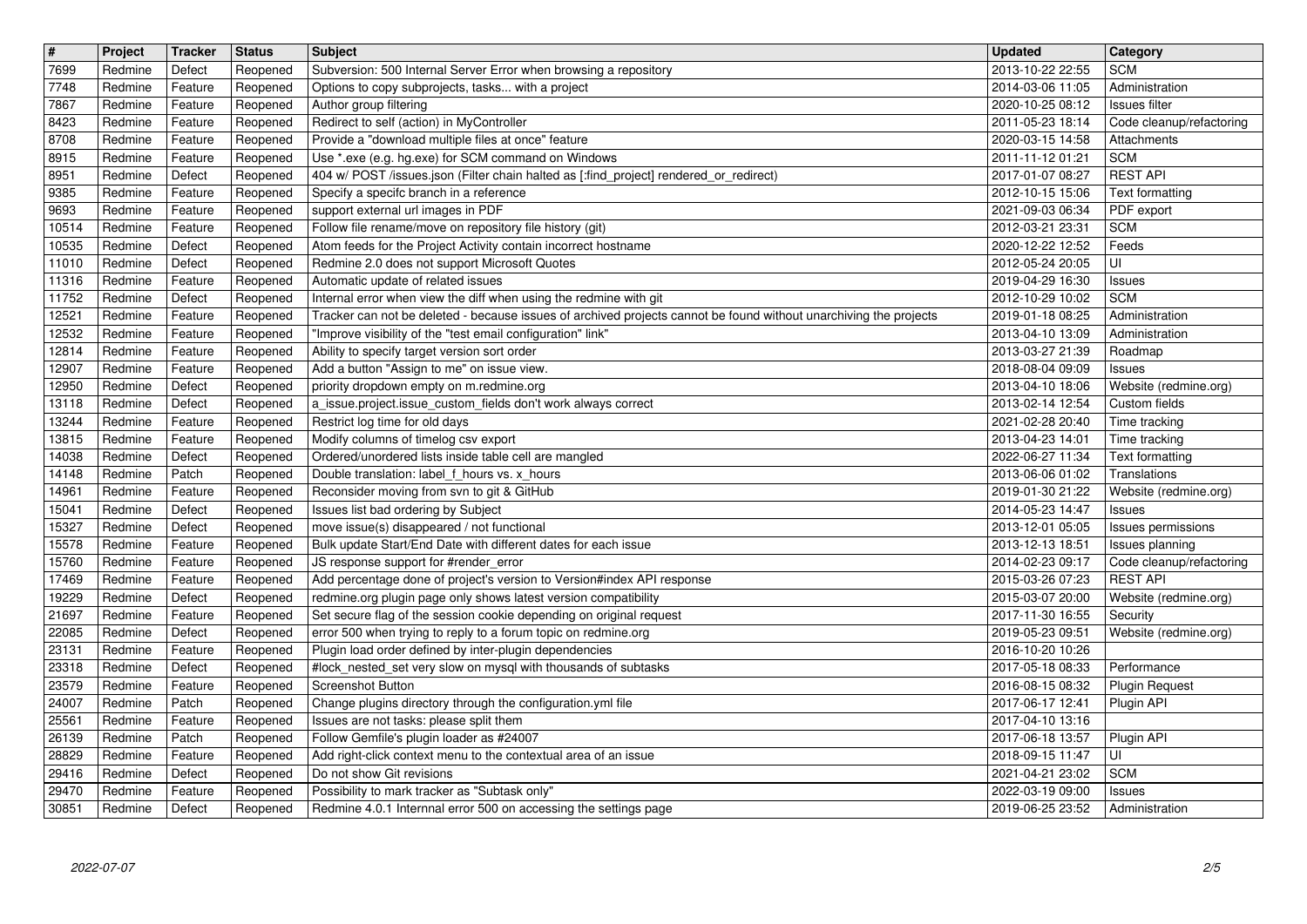| $\overline{\mathbf{H}}$ | Project            | Tracker            | <b>Status</b>        | <b>Subject</b>                                                                                                                                                             | <b>Updated</b>                       | <b>Category</b>                       |
|-------------------------|--------------------|--------------------|----------------------|----------------------------------------------------------------------------------------------------------------------------------------------------------------------------|--------------------------------------|---------------------------------------|
| 30929                   | Redmine            | Defect             | Reopened             | No longer all receivers are shown in "to" field after upgrade from 3.4.7 to 4.0.0                                                                                          | 2019-09-18 12:28                     | <b>Email notifications</b>            |
| 31752<br>32739          | Redmine<br>Redmine | Patch<br>Defect    | Reopened<br>Reopened | Show assigned people when displaying tickets which are related to a specific versions<br>Truncated images are still attached to the ticket when created by incoming e-mail | 2019-08-04 16:33<br>2020-01-06 10:03 | Issues<br>Email receiving             |
| 33071                   | Redmine            | Feature            | Reopened             | Prevent accidental deletion of contents with sudo mode                                                                                                                     | 2021-01-06 04:39                     | luı                                   |
| 34810                   | Redmine            | Defect             | Reopened             | SQL Error with UTF8 character greater or equals                                                                                                                            | 2021-04-20 08:08                     | Wiki                                  |
| 35138                   | Redmine            | Feature            | Reopened             | Allow Version custom fields to be searchable                                                                                                                               | 2021-05-13 10:45                     | Search engine                         |
| 35424<br>35991          | Redmine<br>Redmine | Defect<br>Feature  | Reopened<br>Reopened | https://www.redmine.org/boards/2/topics/65661<br>Parent ticket history plugin                                                                                              | 2022-02-21 12:04<br>2022-06-27 12:11 | Gantt<br>Issues                       |
| 3876                    | Redmine            | Feature            | Resolved             | Idap authentification without binding?                                                                                                                                     | 2020-03-31 09:28                     | Accounts / authentication             |
| 5072                    | Redmine            | Defect             | Resolved             | SVN Repository Error when using FastCGI on IIS7                                                                                                                            | 2012-03-26 14:08                     | <b>SCM</b>                            |
| 5510                    | Redmine            | Patch              | Resolved             | Enable Mutliple Versions Per Issue                                                                                                                                         | 2015-06-30 10:38                     | Roadmap                               |
| 9697<br>9966            | Redmine<br>Redmine | Patch<br>Defect    | Resolved<br>Resolved | Projects list with progress<br>Private issue permissions                                                                                                                   | 2019-02-15 19:44<br>2019-09-26 17:54 | UI<br>Issues permissions              |
| 10023                   | Redmine            | Defect             | Resolved             | Filename of attachments                                                                                                                                                    | 2019-09-26 17:54                     | Attachments                           |
| 10503                   | Redmine            | Feature            | Resolved             | Change or update issue 'assigned to' depening on category                                                                                                                  | 2013-06-06 08:08                     | Issues                                |
| 10504<br>10532          | Redmine<br>Redmine | Defect<br>Defect   | Resolved<br>Resolved | migrate_from_mantis script fails on first project when trying to update version dates                                                                                      | 2014-05-18 05:42<br>2014-04-19 10:17 | Importers                             |
| 10975                   | Redmine            | Feature            | Resolved             | migrate_from_mantis script fails with missing table name<br>An 'Involved In' filter                                                                                        | 2018-06-06 10:54                     | Issues                                |
| 11760                   | Redmine            | Feature            | Resolved             | First-post moderation                                                                                                                                                      | 2014-02-07 01:12                     | Permissions and roles                 |
| 11952                   | Redmine            | Feature            | Resolved             | Multiple entries insert in a custom fields list with the REST API                                                                                                          | 2012-09-27 21:43                     | <b>REST API</b>                       |
| 13191<br>13239          | Redmine<br>Redmine | Feature<br>Patch   | Resolved<br>Resolved | Custom query: When an issue was applied to version x?<br>migrate_from_mantis script doesn't work for later mantis versions                                                 | 2013-02-16 15:22                     | <b>Issues</b>                         |
| 13995                   | Redmine            | Defect             | Resolved             | Custom Field (User) - Changes were not correct journalized                                                                                                                 | 2013-02-20 23:07<br>2016-10-14 09:01 | Importers<br>Custom fields            |
| 14906                   | Redmine            | Defect             | Resolved             | Excessive queries on roles table when show a Issue                                                                                                                         | 2015-07-24 08:43                     | Issues                                |
| 15382                   | Redmine            | Feature            | Resolved             | Show parent project in notification mail subject line                                                                                                                      | 2014-04-25 11:13                     | Email notifications                   |
| 18006<br>18059          | Redmine<br>Redmine | Feature<br>Patch   | Resolved<br>Resolved | Project's custom fields should be available in issue lists columns<br>Activity when issue change assigned to.                                                              | 2014-10-07 16:15<br>2015-09-17 15:17 | Custom fields<br><b>Activity view</b> |
| 18496                   | Redmine            | Patch              | Resolved             | Migrate to Redmine 2.5.3 (or 2.6.0) from Mantis 1.2.17                                                                                                                     | 2014-12-28 04:46                     | Importers                             |
| 18984                   | Redmine            | Defect             | Resolved             | migrate_from_mantis with NoMethodError: strftime                                                                                                                           | 2015-02-02 16:52                     | Importers                             |
| 19002                   | Redmine            | Defect             | Resolved             | Typos in descriptions of buildin macros (seen through {{macro_list}} output)                                                                                               | 2015-02-18 12:38                     | Website (redmine.org)                 |
| 19564<br>20595          | Redmine<br>Redmine | Feature<br>Feature | Resolved<br>Resolved | Hide custom field during pdf export<br>Hierarchical Numbering on headers                                                                                                   | 2015-05-07 06:26<br>2017-05-27 05:46 | Custom fields                         |
| 20943                   | Redmine            | Defect             | Resolved             | migrate_from_trac.rake dont work                                                                                                                                           | 2017-08-01 13:32                     | Text formatting<br>Importers          |
| 24051                   | Redmine            | Patch              | Resolved             | As a non-admin user using API, I want to be able to filter users by their username without getting forbidden exception                                                     | 2016-11-02 17:51                     | <b>REST API</b>                       |
| 26122                   | Redmine            | Patch              | Resolved             | Implementation of visible conditions with inner join instead of subselect                                                                                                  | 2019-09-27 18:22                     | Performance                           |
| 27603                   | Redmine            | Feature            | Resolved             | Support for LDAP jpegPhoto or thumbnailPhoto                                                                                                                               | 2017-11-22 12:09                     | LDAP                                  |
| 29654<br>31107          | Redmine<br>Redmine | Feature<br>Feature | Resolved<br>Resolved | Adding a text box in the settings page to take recursive data<br>How to disable email subject processing                                                                   | 2019-03-13 10:51<br>2019-09-18 15:05 | Project settings<br>Email receiving   |
| 31224                   | Redmine            | Patch              | Resolved             | My page, add Time Entry queries                                                                                                                                            | 2019-11-15 00:50   My page           |                                       |
| 31404                   | Redmine            | Feature            | Resolved             | Time visualization plugin                                                                                                                                                  | 2019-05-20 11:39                     | <b>Plugin Request</b>                 |
| 31968                   | Redmine            | Defect             | Resolved             | MIME Content Type is not properly handled while attaching the files                                                                                                        | 2019-08-28 14:41                     | Attachments<br><b>REST API</b>        |
| 32090<br>32983          | Redmine<br>Redmine | Feature<br>Defect  | Resolved<br>Resolved | REST API: users: add support for status=*<br>Filter for "Blocked by" "no open issues" not working                                                                          | 2021-02-20 17:44<br>2020-02-13 09:30 | Issues filter                         |
|                         |                    |                    |                      |                                                                                                                                                                            |                                      |                                       |
|                         |                    |                    |                      |                                                                                                                                                                            |                                      |                                       |
|                         |                    |                    |                      |                                                                                                                                                                            |                                      |                                       |
|                         |                    |                    |                      |                                                                                                                                                                            |                                      |                                       |
|                         |                    |                    |                      |                                                                                                                                                                            |                                      |                                       |
|                         |                    |                    |                      |                                                                                                                                                                            |                                      |                                       |
|                         |                    |                    |                      |                                                                                                                                                                            |                                      |                                       |
|                         |                    |                    |                      |                                                                                                                                                                            |                                      |                                       |
|                         |                    |                    |                      |                                                                                                                                                                            |                                      |                                       |
|                         |                    |                    |                      |                                                                                                                                                                            |                                      |                                       |
|                         |                    |                    |                      |                                                                                                                                                                            |                                      |                                       |
|                         |                    |                    |                      |                                                                                                                                                                            |                                      |                                       |
|                         |                    |                    |                      |                                                                                                                                                                            |                                      |                                       |
|                         |                    |                    |                      |                                                                                                                                                                            |                                      |                                       |
|                         |                    |                    |                      |                                                                                                                                                                            |                                      |                                       |
|                         |                    |                    |                      |                                                                                                                                                                            |                                      |                                       |
|                         |                    |                    |                      |                                                                                                                                                                            |                                      |                                       |
|                         |                    |                    |                      |                                                                                                                                                                            |                                      |                                       |
|                         |                    |                    |                      |                                                                                                                                                                            |                                      |                                       |
|                         |                    |                    |                      |                                                                                                                                                                            |                                      |                                       |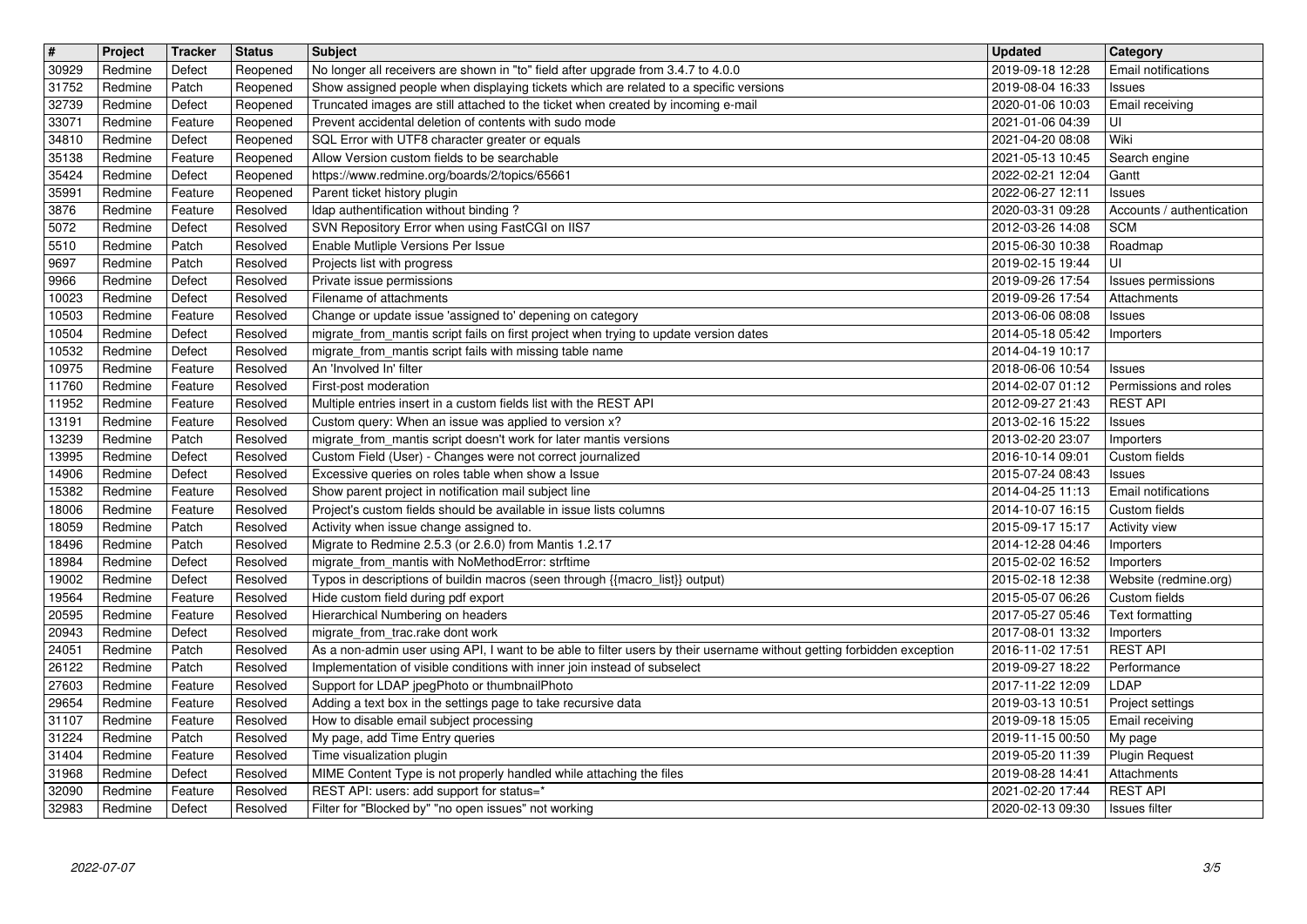| $\boxed{\texttt{#}}$ | Project            | Tracker            | <b>Status</b>          | <b>Subject</b>                                                                                                                                                                               | <b>Updated</b>                       | <b>Category</b>                                   |
|----------------------|--------------------|--------------------|------------------------|----------------------------------------------------------------------------------------------------------------------------------------------------------------------------------------------|--------------------------------------|---------------------------------------------------|
| 33088                | Redmine            | Defect             | Resolved<br>Resolved   | Should User.notify_about?(issue) consider the issue being wathced by the user?                                                                                                               | 2020-03-09 03:04                     | Email notifications<br><b>Email notifications</b> |
| 33097<br>33138       | Redmine<br>Redmine | Feature<br>Defect  | Resolved               | Feedback about email delivery<br>Apache crashes with Redmine.pm and RedmineCacheCredsMax active                                                                                              | 2021-04-14 15:58<br>2020-05-19 13:42 | <b>SCM</b> extra                                  |
| 33139                | Redmine            | Defect             | Resolved               | Redmine.pm not working with socks                                                                                                                                                            | 2020-05-19 13:40                     | SCM extra                                         |
| 33210                | Redmine            | Feature            | Resolved               | Add "Filters" category to redmine.org                                                                                                                                                        | 2020-04-21 11:42                     | Website (redmine.org)                             |
| 33291                | Redmine            | Defect             | Resolved               | Gantt conversion to png failed with error w.r.t. font 'helvetica'                                                                                                                            | 2020-05-14 10:51                     | Gantt                                             |
| 33325<br>33375       | Redmine<br>Redmine | Feature<br>Feature | Resolved<br>Resolved   | Export spent time report as PDF<br>Send Email Notification for TimeEntry                                                                                                                     | 2021-01-09 02:34<br>2020-04-30 17:53 | Time tracking<br>Time tracking                    |
| 33722                | Redmine            | Patch              | Resolved               | migrate_from_trac dose not work                                                                                                                                                              | 2020-07-30 14:29                     | Importers                                         |
| 34831                | Redmine            | Defect             | Resolved               | Unnecessary encoded CR characters in mails                                                                                                                                                   | 2021-12-01 14:44                     | Email notifications                               |
| 35225<br>35355       | Redmine<br>Redmine | Defect<br>Defect   | Resolved<br>Resolved   | Edit issue shows date in MM/DD/YYYY while the rest of the application shows YYYY/MM/DD<br>Unable to create or edit users with Cyrillic logins                                                | 2021-05-12 12:50<br>2021-06-06 21:42 | Issues<br>Accounts / authentication               |
| 35431                | Redmine            | Defect             | Resolved               | send notifications to user selected from costum field (user type)                                                                                                                            | 2021-09-10 08:39                     | <b>Email notifications</b>                        |
| 35558                | Redmine            | Feature            | Resolved               | Add button "Send notification again"                                                                                                                                                         | 2021-11-11 18:23                     | Email notifications                               |
| 36245                | Redmine            | Defect             | Resolved               | ActiveSupport::Reloader.to_prepare not working in trunk 21287                                                                                                                                | 2022-01-06 16:54                     | Plugin API                                        |
| 36387<br>1013        | Redmine<br>Redmine | Patch<br>Defect    | Resolved<br>Confirmed  | Updating Hungarian translation<br>Custom queries can be saved under same name                                                                                                                | 2022-01-19 13:19<br>2021-10-25 11:43 | Translations<br>Issues                            |
| 1175                 | Redmine            | Defect             | Confirmed              | Empty diff page for binary files                                                                                                                                                             | 2013-01-04 10:10                     | <b>SCM</b>                                        |
| 2493                 | Redmine            | Defect             | Confirmed              | Subversion: Error message for some of view differences                                                                                                                                       | 2020-02-19 14:28                     | <b>SCM</b>                                        |
| 4073                 | Redmine            | Defect             | Confirmed              | Editing/deleting cross-projects custom query mistakenly redirects to "All issues" page                                                                                                       | 2013-05-11 04:02                     | luı                                               |
| 4682<br>4953         | Redmine<br>Redmine | Defect<br>Defect   | Confirmed<br>Confirmed | Completed version with wrong progress bar status<br>"In the past N days" filter displays N+1 days                                                                                            | 2022-03-27 23:17<br>2016-12-23 10:26 | Roadmap<br>UI                                     |
| 5211                 | Redmine            | Defect             | Confirmed              | Gantt to PDF not working with subtasking                                                                                                                                                     | 2013-01-15 11:40                     | Gantt                                             |
| 5475                 | Redmine            | Defect             | Confirmed              | Non conformances with W3C xhtml transitional standards                                                                                                                                       | 2013-11-14 09:44                     | Code cleanup/refactoring                          |
| 5871                 | Redmine<br>Redmine | Defect<br>Defect   | Confirmed<br>Confirmed | Hard coded English strings in Wiki<br>Odd rendering of right click menu in Firefox                                                                                                           | 2013-01-15 09:17<br>2013-01-15 10:28 | UI<br>UI                                          |
| 5908<br>5976         | Redmine            | Defect             | Confirmed              | Uniqueness of User model fields is not checked sufficiently                                                                                                                                  | 2013-01-16 19:39                     | Accounts / authentication                         |
| 5998                 | Redmine            | Defect             | Confirmed              | New line not taking effect on a certain piece of text                                                                                                                                        | 2013-01-15 10:18                     | Text formatting                                   |
| 6082                 | Redmine            | Defect             | Confirmed              | acts_as_event email key                                                                                                                                                                      | 2021-03-05 06:44                     | Activity view                                     |
| 8626                 | Redmine<br>Redmine | Defect<br>Defect   | Confirmed<br>Confirmed | Setting status via API fails silently<br>last_login_on set to wrong time when config.active_record.default_timezone = :utc                                                                   | 2019-06-08 06:45                     | <b>REST API</b><br>Accounts / authentication      |
| 10098<br>10134       | Redmine            | Defect             | Confirmed              | Case insensitive search is not working with postgres 8.4 and umlauts                                                                                                                         | 2020-07-20 03:00<br>2018-04-16 11:16 | Search engine                                     |
| 10233                | Redmine            | Defect             | Confirmed              | "update issue" silently ignores "status" field if the user is not part of the project, but changes other fields                                                                              | 2020-12-12 07:19                     | <b>REST API</b>                                   |
| 11839                | Redmine            | Defect             | Confirmed              | Text overlay when exporting issues to pdf files                                                                                                                                              | 2014-02-05 12:27                     | PDF export                                        |
| 11881<br>12146       | Redmine<br>Redmine | Defect<br>Defect   | Confirmed<br>Confirmed | FCGI mode does not support sub-URI<br>Required (list-, user- or version) custom field "fixed version" with Multiple values allows nil value during status transition                         | 2013-03-07 07:55<br>2016-04-04 18:14 | Project settings<br>Custom fields                 |
| 12287                | Redmine            | Defect             | Confirmed              | Time entries of private issues are visible by users without permission to see them                                                                                                           | 2017-02-19 19:07                     | Time tracking                                     |
| 12355                | Redmine            | Feature            | Confirmed              | Being able to close blocking and blocked issues in one bulk update operation                                                                                                                 | 2012-11-25 18:56                     | Issues                                            |
| 12680                | Redmine            | Defect             | Confirmed              | Estimated Time value is corrupted                                                                                                                                                            | 2013-01-27 22:12   Issues planning   |                                                   |
| 12750<br>13172       | Redmine<br>Redmine | Defect<br>Defect   | Confirmed<br>Confirmed | Start date set to '2013-01-05 00:00:00' instead of '2013-01-05' when editing an issue<br>Changing assignee then tracker or status reverts unsaved assignee change (during issue edit/update) | 2014-07-31 19:43<br>2017-03-15 18:43 | Issues planning<br>Issues                         |
| 13424                | Redmine            | Defect             | Confirmed              | Demo instance                                                                                                                                                                                | 2013-03-11 10:26                     | Website (redmine.org)                             |
| 13547                | Redmine            | Defect             | Confirmed              | Start calendars on not work                                                                                                                                                                  | 2016-06-13 17:19                     | Time tracking                                     |
|                      |                    |                    |                        |                                                                                                                                                                                              |                                      |                                                   |
|                      |                    |                    |                        |                                                                                                                                                                                              |                                      |                                                   |
|                      |                    |                    |                        |                                                                                                                                                                                              |                                      |                                                   |
|                      |                    |                    |                        |                                                                                                                                                                                              |                                      |                                                   |
|                      |                    |                    |                        |                                                                                                                                                                                              |                                      |                                                   |
|                      |                    |                    |                        |                                                                                                                                                                                              |                                      |                                                   |
|                      |                    |                    |                        |                                                                                                                                                                                              |                                      |                                                   |
|                      |                    |                    |                        |                                                                                                                                                                                              |                                      |                                                   |
|                      |                    |                    |                        |                                                                                                                                                                                              |                                      |                                                   |
|                      |                    |                    |                        |                                                                                                                                                                                              |                                      |                                                   |
|                      |                    |                    |                        |                                                                                                                                                                                              |                                      |                                                   |
|                      |                    |                    |                        |                                                                                                                                                                                              |                                      |                                                   |
|                      |                    |                    |                        |                                                                                                                                                                                              |                                      |                                                   |
|                      |                    |                    |                        |                                                                                                                                                                                              |                                      |                                                   |
|                      |                    |                    |                        |                                                                                                                                                                                              |                                      |                                                   |
|                      |                    |                    |                        |                                                                                                                                                                                              |                                      |                                                   |
|                      |                    |                    |                        |                                                                                                                                                                                              |                                      |                                                   |
|                      |                    |                    |                        |                                                                                                                                                                                              |                                      |                                                   |
|                      |                    |                    |                        |                                                                                                                                                                                              |                                      |                                                   |
|                      |                    |                    |                        |                                                                                                                                                                                              |                                      |                                                   |
|                      |                    |                    |                        |                                                                                                                                                                                              |                                      |                                                   |
|                      |                    |                    |                        |                                                                                                                                                                                              |                                      |                                                   |
|                      |                    |                    |                        |                                                                                                                                                                                              |                                      |                                                   |
|                      |                    |                    |                        |                                                                                                                                                                                              |                                      |                                                   |
|                      |                    |                    |                        |                                                                                                                                                                                              |                                      |                                                   |
|                      |                    |                    |                        |                                                                                                                                                                                              |                                      |                                                   |
|                      |                    |                    |                        |                                                                                                                                                                                              |                                      |                                                   |
|                      |                    |                    |                        |                                                                                                                                                                                              |                                      |                                                   |
|                      |                    |                    |                        |                                                                                                                                                                                              |                                      |                                                   |
|                      |                    |                    |                        |                                                                                                                                                                                              |                                      |                                                   |
|                      |                    |                    |                        |                                                                                                                                                                                              |                                      |                                                   |
|                      |                    |                    |                        |                                                                                                                                                                                              |                                      |                                                   |
|                      |                    |                    |                        |                                                                                                                                                                                              |                                      |                                                   |
|                      |                    |                    |                        |                                                                                                                                                                                              |                                      |                                                   |
|                      |                    |                    |                        |                                                                                                                                                                                              |                                      |                                                   |
|                      |                    |                    |                        |                                                                                                                                                                                              |                                      |                                                   |
|                      |                    |                    |                        |                                                                                                                                                                                              |                                      |                                                   |
|                      |                    |                    |                        |                                                                                                                                                                                              |                                      |                                                   |